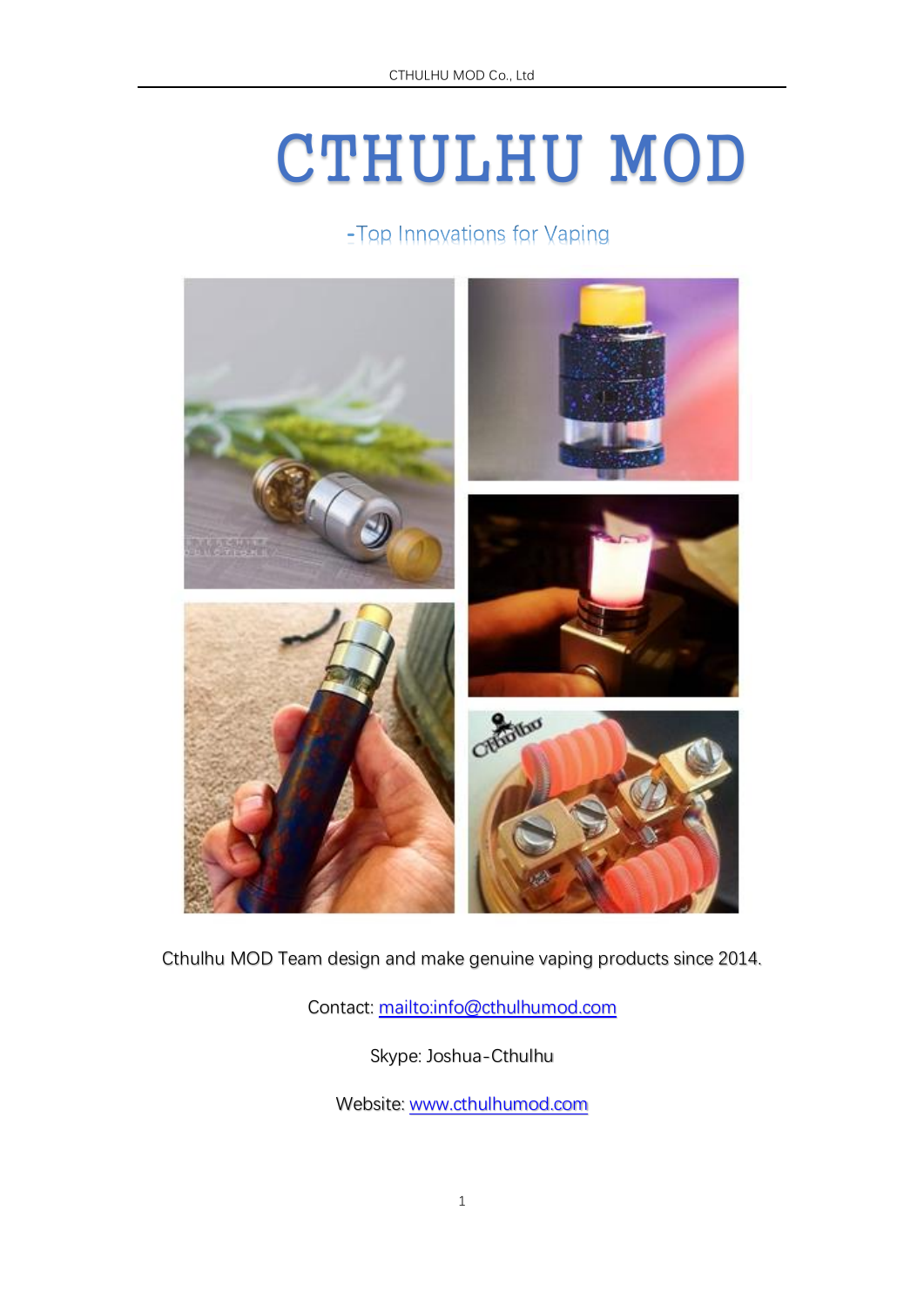## CETO RDA-First Mesh RDA on the World



- Probably the best flavor RDA with big cloud Clamp post to lock mesh Squonk Friendly Adjustable airflow Compatible 810 (Kennedy,Goon) drip tip 304 food grade steel Designed in Germany and made in China **Package Includes:**
	- 1 X Ceto RDA Squonk pins 1 X Spare bag 2 X 300 mesh pad (304ss)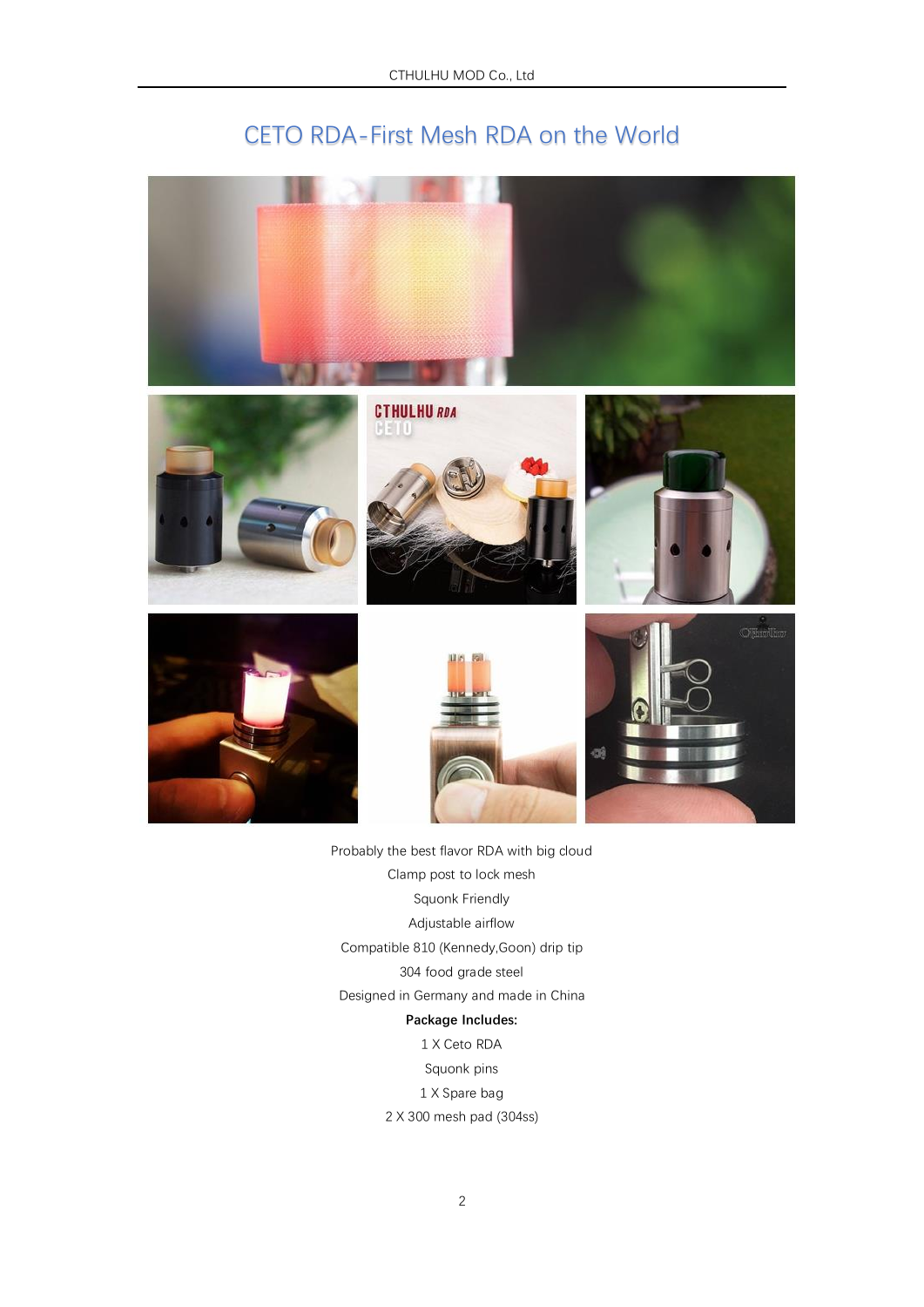# CTHULHU MTL RDA (mRDA)



Cthulhu MTL RDA(mRDA) is designed for mouth to lung and restricted lung hit vapers. Support 12W-50W Adjustable In-airflow and Out-airflow Airflow to the bottom of coil Squonk friendly (comes with BF pin) 510 drip tip Food grade 304 steel

> WIDTH: 22 mm / 0.86 in HEIGHT: 22.5 mm / 0.88 in (without drip tip)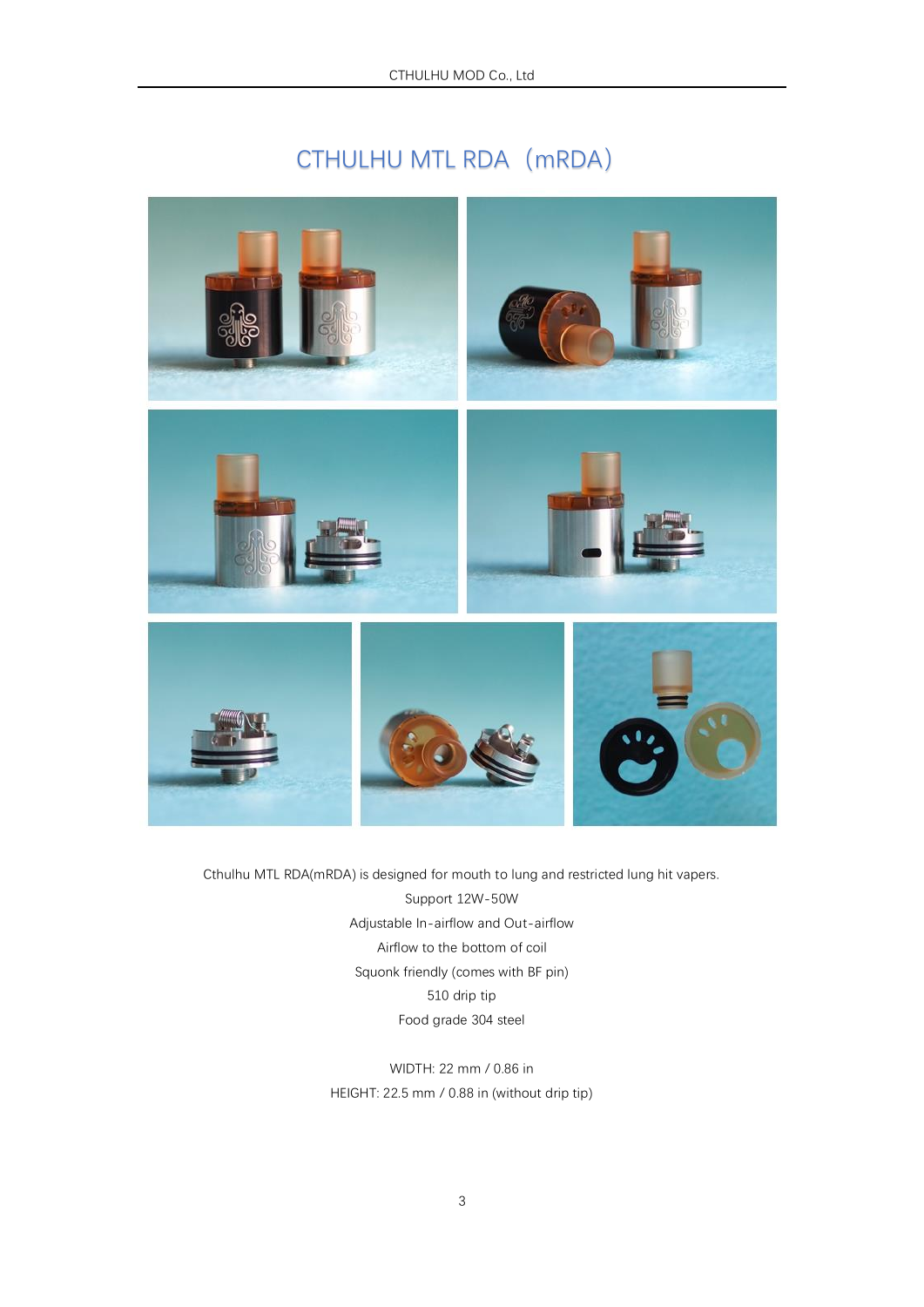### AZATHOTH RDA -AIR FLOW MASTER



Air Flow Master – Bottom and side air flow system. Probably the smoothest air flow RDA Innovative raised bottom air flow design to avoid leaking Flavor improved top cap 8mm depth juice well Squonk friendly (comes with BF pin) Compatible 810(Kennedy,Goon) drip tip Support dual and single coil Comes with 510 drip tip Adapter Co-designer: Pete Haddock Diameter: 24mm Height: 26.5mm(without drip tip) 304 food grade steel